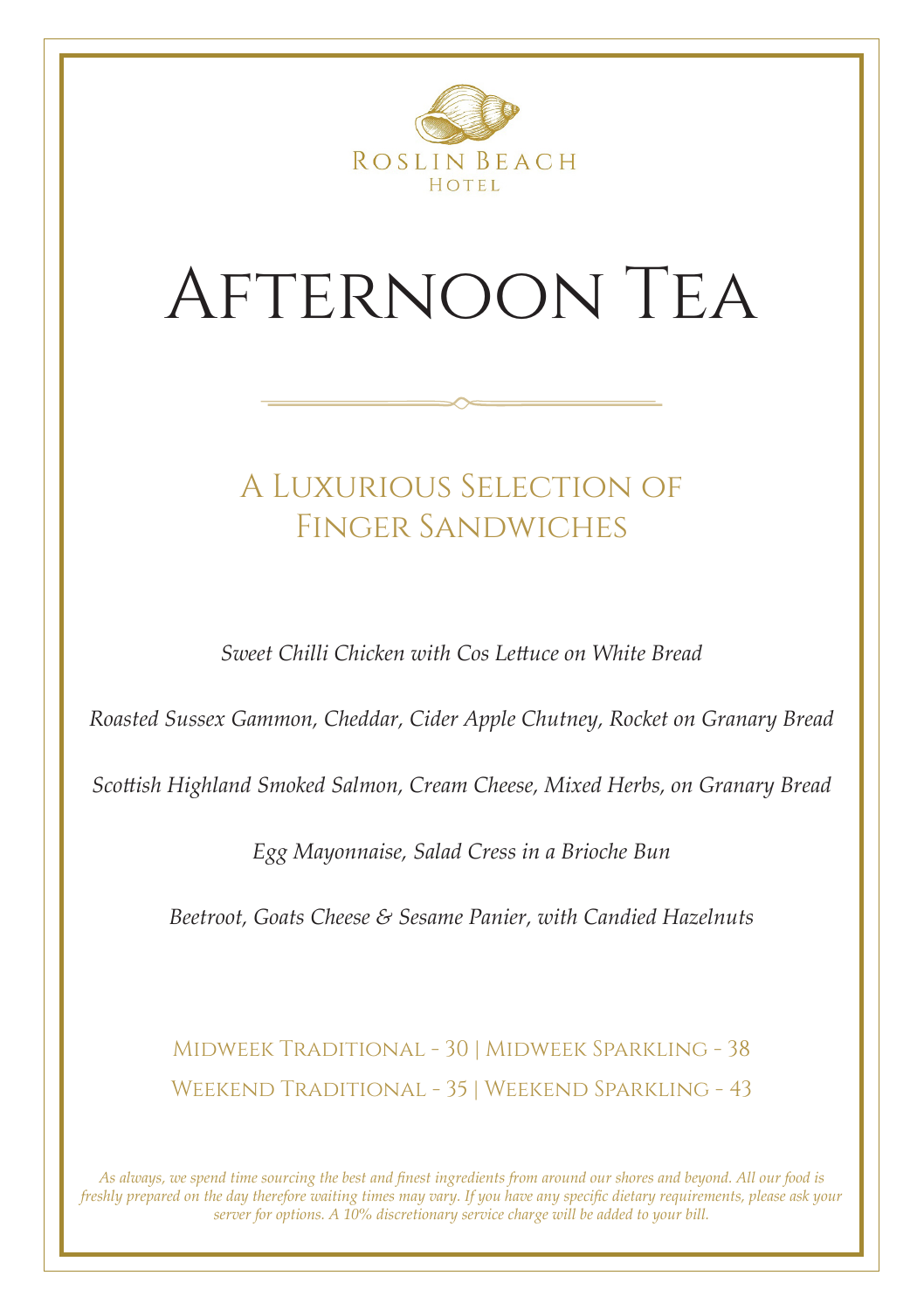

# Afternoon Tea

### Seasonal Pastries & Delicacies

*Raspberry & Elderflower Ice Cream Cone*

*Pineapple & Coconut Tart, with Malibu Cream & Pineapple, Chilli & Lime Salsa*

*Apricot Cheesecake, Candied Apricot Compote*

*Chocolate & Pistachio Fudge Cake*

## Buttermilk Plain & Fruit Scones

*Accompanied By A Selection Of Tiptree Jam* 

*& Devonshire Clotted Cream*

*All Served With Tea & Coffee*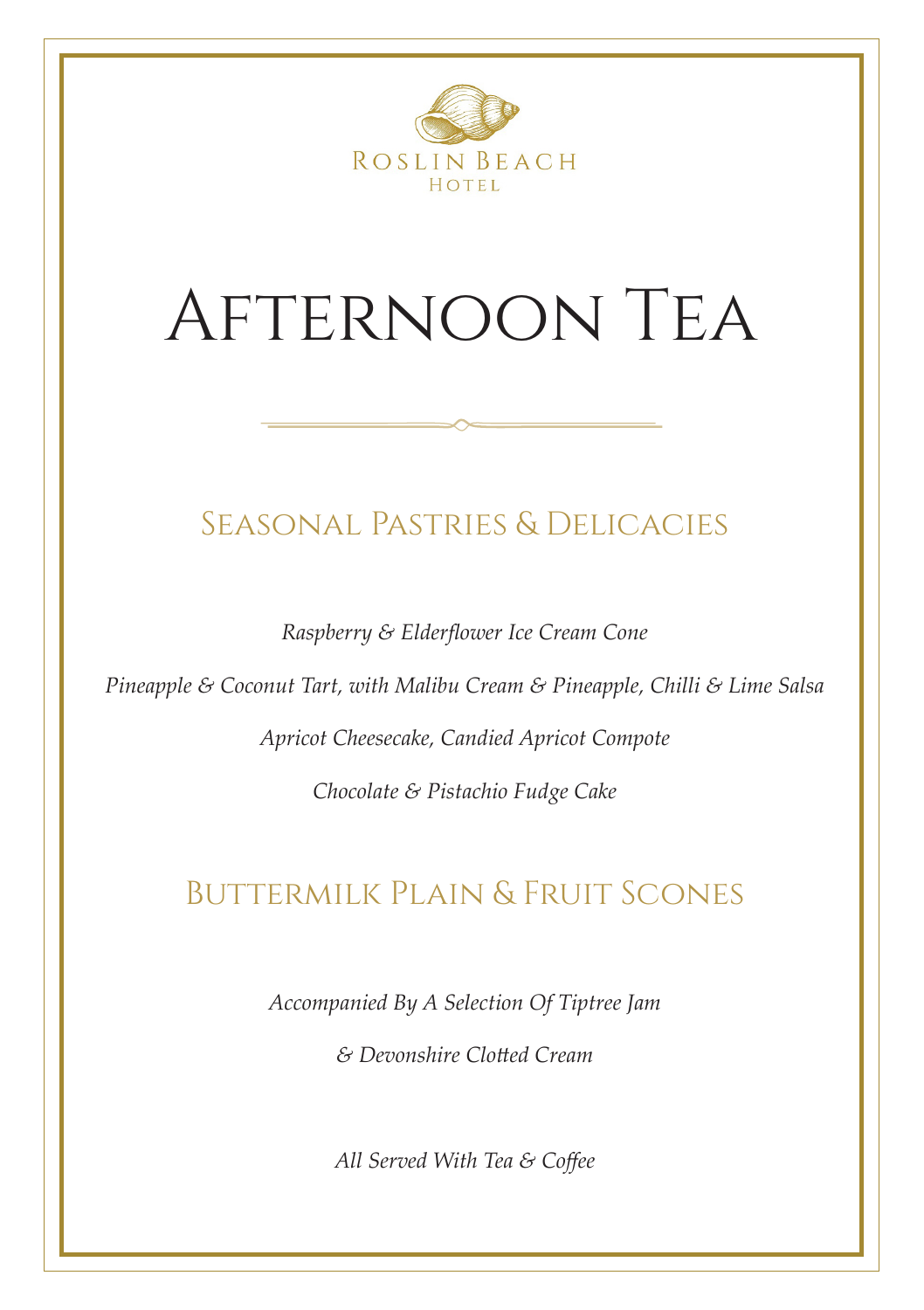

# Tea Selection

### ASSAM

*This tea is known for its body, briskness, malty flavour, and strong, bright colour.* 

### JASMINE FLOWERS

*Jasmine tea is tea scented with aroma from jasmine blossoms resulting in a subtly sweet and highly fragrant flavour.*

### SAHARAN MINT

*A delicious blend of our China green gunpowder tea and cut peppermint leaves. Low in caffeine and exceptionally refreshing.* 

### ROSE AND POMEGRANATE

*Finest quality white tea blended with pomegranate and rose petals. Very delicate and subtle with sweetness and floral notes.*

### PAI MU TAN

*Distinct, delicate character and slightly floral note. The tea is light with a honeyed sweetness and peony flavours.* 

*For Our Extended Tea Selection, Please Ask Your Server*